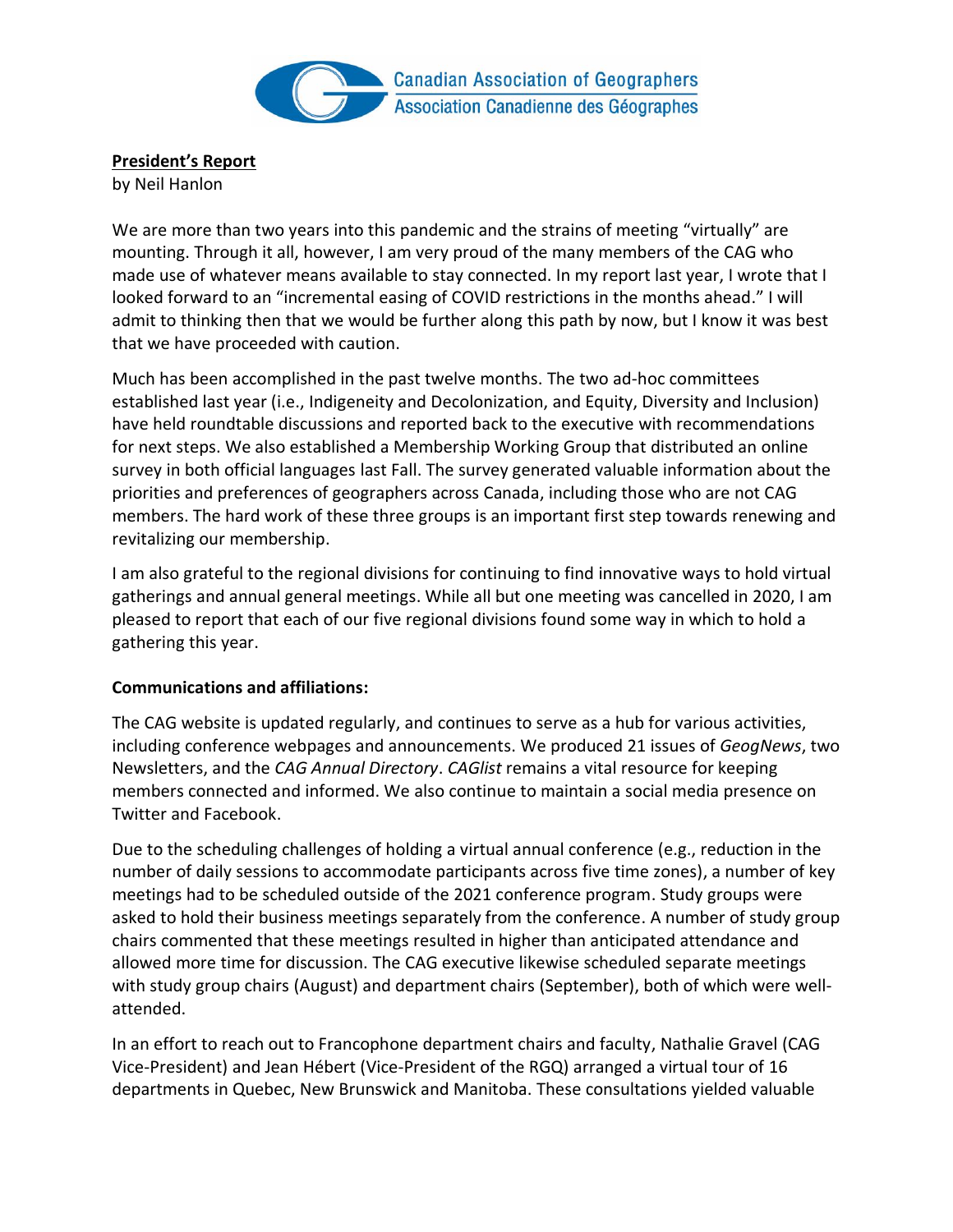information and ideas to inform the association as we move ahead with efforts to make CAG activities, resources and processes more accessible and inviting to Francophone members.

In terms of our work with other scholarly bodies, the association continues to maintain ties with affiliate organizations. We renewed our membership in the Canadian Federation of Earth Sciences (CFES), and I am pleased to welcome Krys Chutko as our new representative on CFES. We also maintained a membership with the Federation of Humanities and Social Sciences (FHSS) this year. While it has been a number of years since a CAG conference was held jointly with Congress, our membership fees ensure that the association is represented in FHSS advocacy work and lobbying of the federal government for increased funding of post-secondary research. Finally, our affiliation with the International Geographical Union (IGU) was renewed again this year, thanks to the continued support of the National Research Council of Canada. This Fall, the CAG was a signatory to the *International Geographical Societies Joint Declaration on the Climate and Biodiversity Emergencies*.

## **Developments from the CAG Office:**

Former CAG Executive Director, Kathryn (Katie) Laferrière, has left the CAG to embark on a career in the federal civil service. Katie worked with us for five years and, over that time, continued to grow and develop in her role. She will be sorely missed, and we wish her well in her new position with Immigration, Refugees and Citizenship Canada. A search is underway to find a new Executive Assistant. We ask for your patience as we look to hire and train someone to take on this position in the weeks ahead.

## **Updates about the CAG Executive:**

A Francophone Student Councillor position was created at the 2021 executive meetings, and an election to fill the role was held in Fall 2021. I am pleased to welcome Leena Lamontagne-Dupuis for a two-year term that commences at the AGM.

The full executive met informally twice in the months since the 2021 annual meetings, first in November and more recently in April. The main objective of these sessions is to provide updates to the full executive about the work of various standing and ad-hoc committees, but we were also able to discuss issues arising in the regional divisions and at the national office.

The formal Executive Meetings will be held virtually again this year. The first meeting takes place the week prior to the annual conference in preparation for the AGM, while the second meeting, which initiates the work of the 2022/23 executive and establishes various standing and ad-hoc committees, is scheduled during the week following the AGM.

## *The Canadian Geographer***:**

The current publishing agreement with Wiley expires in 2023. Over the past several months, members of the CAG executive, along with Nadine Schuurman (Editor-in-Chief), held several meetings with representatives of Wiley International to discuss Wiley's offer to renew our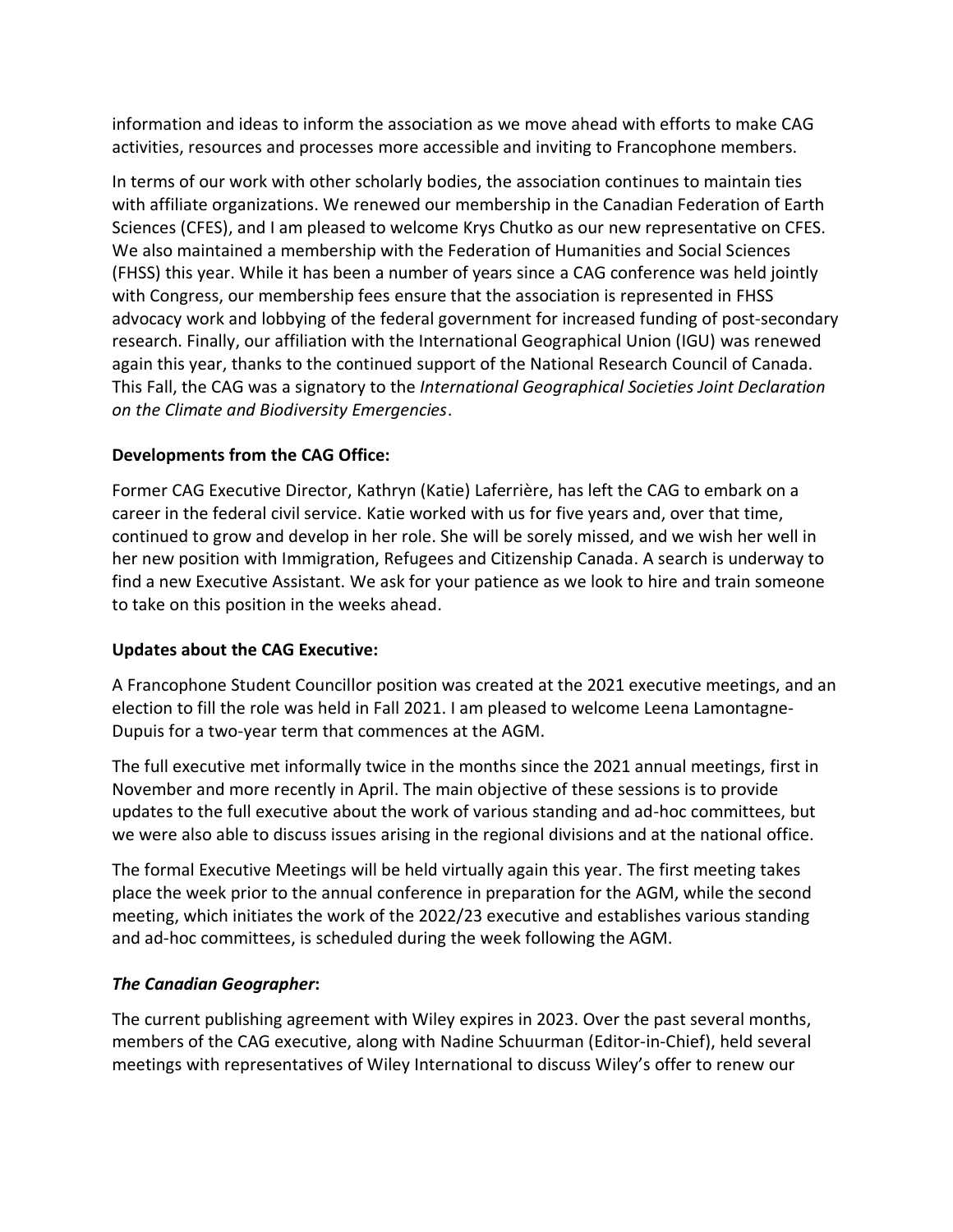relationship for another five years. While we have made good progress, there are still a few issues to be resolved.

We will turn our attention very shortly to recruiting the journal's next Editor-in-Chief. Nadine Schuurman has held the role since 2011, but is stepping down in 2023. Over those twelve years, she has assembled a well-functioning editorial team and carried out major changes in operations and editorial approach that have kept the journal vibrant, up-to-date with changes in publishing practices and technologies, and healthy according to various metrics of impact and influence. We are very grateful for the vision and leadership that Nadine has brought to our journal these many years.

The other big change in the works involves the journal's name. At last year's AGM, several CAG members, including Vice-President Nathalie Gravel, pointed out that the French name is expressed in a masculine form that creates the impression that our journal does not welcome or value the contributions of female scholars. The executive held a number of consultations with members of the journal's Editorial Team, including Martin Simard (French Editor) and Nadine Schuurman, and representatives of Wiley International, who expressed support for this initiative provided we find a name that does not require major changes in journal indexing. We considered a number of options, and the name that emerged as the clear choice is *Canadian Geographies / Les géographies canadiennes*. We believe this new name better reflects the diversity of scholarship found in the journal, sends a clear message of inclusiveness, and continues to express an obvious affiliation with the association. We expect the name change to be rolled out in 2023.

## **Awards:**

At the 2021 Annual General Meeting, the following CAG Awards were presented:

- **The Award for Scholarly Distinction in Geography:** Dr. Susan Elliott, University of Waterloo
- **The Award for Excellence in Teaching Geography:** Dr. Nicole Laliberté, University of Toronto Mississauga
- **The Julian M. Szeicz Award for Early Career Achievement:** Dr. Michelle Rutty, University of Waterloo
- **The Starkey-Robinson Award for Graduate Research on Canada:** Dr. Paul Nesbit, University of Calgary
- **The Robin P. Armstrong Memorial Prize for Excellence in Indigenous Studies:** Emmelie Paquette, MA, Carleton University

# **Upcoming Conferences:**

CAG

CAG 2022 – virtual, hosted by Toronto Metropolitan University, 30 May - 3 June 2022.

CAG 2023 – to be held in person, Université du Québec à Montréal (UQAM), tentatively scheduled 8-12 May 2023.